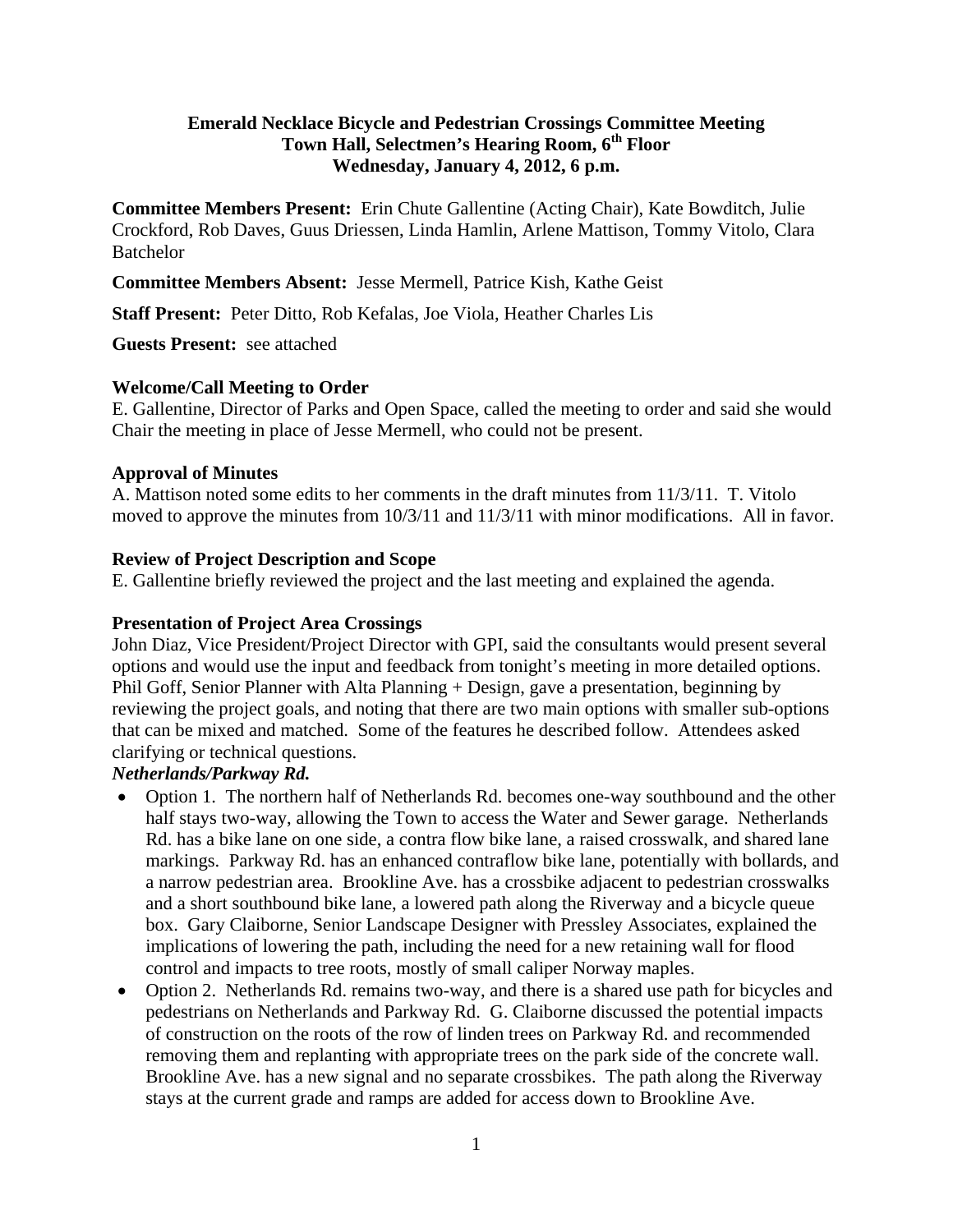Attendees asked questions about the road and median widths, logistics of paths and separation from street, scope of work, and whether the Emerald Necklace Master Plan calls for closing Netherlands Rd. to traffic, which E. Gallentine will confirm.

## *River Rd.*

Both options make River Rd. one-way going southbound, the pathway is widened and kept at grade, the off ramp going southbound from Riverway to River Rd. is removed, and there is an opportunity for additional parking spaces on River Rd.

- Option 1. There is a 10 foot or similar width shared-use paved path, with grass buffers on either side.
- Option 2. There is a 15 foot or similar width path paved on one side for bikes and others, and gravel on the side near the retaining wall for pedestrians and runners.

Attendees asked questions about the logistics of making River Rd. one-way and car volumes.

# *Route 9*

Both options consider removal of an inbound lane for a portion of Route 9.

• Option 1. An at-grade path continues across Route 9 in a wide crosswalk with a wider (13 feet) median. There is an optional traffic light with trees planted in the median to continue the park canopy. The ramp into Pond Ave. has a new median, a new raised crosswalk, and altered geometry to "t" into Pond Ave. further from Route 9.

Attendees asked questions about the grades of crosswalks and paths, which are currently eroded, trees in the median and the need for visibility for safety, traffic counts and the implications of removing an inbound lane on Route 9 for cars and the bus stop, considering the Gateway East plans and the 1 Brookline Place plans, the width of the median and shoulders, coordinating a new signal with existing signals and traffic, and whether a staggered crossing would work. J. Viola noted that the current limit of work for Gateway East ends before Pond Ave.

• Option 2. There is a 13 to 15 foot path on the bridge over Route 9 that is either shared-use or has a separate sidewalk and cycle track, with the vehicle travel widths adjusted accordingly. There is an option to remove on and off ramps at the north end, and G. Claiborne said there is also a possibility of daylighting the river there as was shown historically, with a pedestrian bridge. They are still working on the south end design, which is more difficult, and currently includes new crosswalks. There is also still an at grade crossing on Route 9.

E. Gallentine thanked the consultants for their work and for incorporating the comments and preferences from the last meeting.

## **Emerald Necklace Bicycle and Pedestrian Crossings Comment**

## *Committee Comment*

E. Gallentine asked for comments from the Committee members.

 G. Driessen said snow removal could be hard in the winter, such as on Parkway Rd., and P. Goff said bollards could be removed. For Netherlands Rd., G. Driessen said he liked the accessible pathways in the middle. For Aspinwall Ave., he is concerned about the ramps and bikers coming into the area where people are waiting for buses, and prefers that they cross at a 90 degree angle to face traffic. For River Rd., he prefers option 1 with tree lawn on both sides of a wide path, but he isn't sure how well the grass will survive. For Route 9,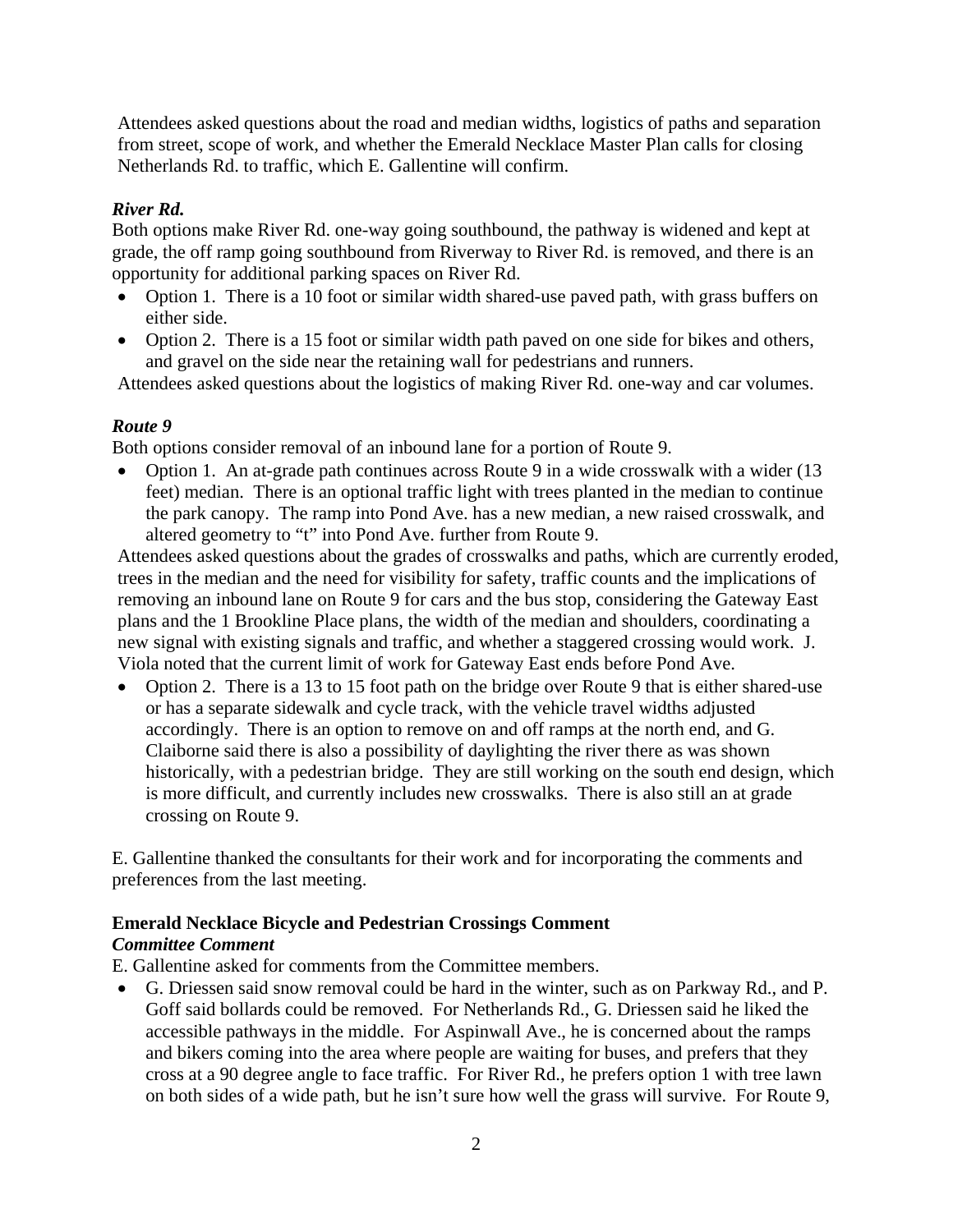he is concerned about how two lanes will function and thinks traffic will back up. He prefers the ramp from Pond Ave. to be further from Route 9. He asked how the crossing signals would work, and J. Diaz explained they are pedestrian-activated signals and how they would work. G. Driessen suggested a wider shoulder on the bridge. He said visibility of bikes and pedestrians on the Jamaicaway to Pond Ave. ramp is very important.

- K. Bowditch thanked the consultants, and discussed the Open Space Plan and stressed the importance of connecting with goals from the plan, which she would like to tie into where appropriate. She discussed the greenway concept and improving stormwater management, including reducing runoff and reducing impervious cover, and said she would like to see permeable options. She discussed the benefits of vegetation and suggested maximizing trees and vegetation wherever possible, such as on Parkway Rd. and River Rd. where traffic is lower. She asked that traffic lanes be narrowed as much as feasible. She briefly described her work with the City of Boston's Complete Streets Initiative. She talked about visual and other negative impacts of a lot of pavement without vegetation. She is glad to eliminate on/off ramps. She offered to provide site-specific suggestions, and is overall very excited.
- A. Mattison thanked the consultants and K. Bowditch for her comments. For River Rd., she discussed the need for a sense of the park here, since it is not very park-like now. She questioned whether grass would be difficult to maintain, but said some vegetation is important to soften the wall, and suggested considering different options and opportunities here. She discussed the importance of keeping connections to Olmsted Park and the rest of the Emerald Necklace, and a historic feeling. She asked for opinions on bikes and pedestrians sharing the road as some options show.
- J. Crockford asked about a pedestrian option on the other side of River Rd. For Parkway Rd. she would like to see the trees stay or some other vegetation. She asked if people would use the sidewalk on the other side. She asked about using the stairs in the actual park, and having bikes use the path on the Brookline side. She wants to see as much greenery as possible and consideration of options besides grass, so the vegetation is less friendly to walk on but still soften the wall for example. She thanked the consultants.
- L. Hamlin asked about the costs. She said lowering the path along Brookline Ave. seems fraught, expensive and not the way to go. She agreed with many of the other comments, including using natural materials to separate the paths. She prefers less signage and less visual clutter, and even using vegetation to show the way. She asked that the consultants look at the traffic counts for three versus two lanes on Route 9, and how people turn at S. Huntington Ave. She expressed interest in hearing the consultants' preferences.
- T. Vitolo said he liked the designs overall. For Netherlands Rd. he suggested cycle tracks, including rails, for safety. He asked about vehicles on the two-way that are not going to the DPW garage, and J. Diaz said there would be a sign at the end. For Brookline Ave., T. Vitolo thinks the crossbikes do not make sense, and P. Goff explained how they would work. T. Vitolo said he prefers not implying that bicyclists can't cross in either direction. He thinks the queue box is not intuitive if there isn't a signal light present. For Parkway Rd. he expressed concern that people will park in the bike/pedestrian path even with the curb, and suggested a tree lawn, as well as a narrower road. J. Ferris suggested a high curb. For River Rd. he suggested more park on the east side instead of more parking. He asked the consultants about stone dust and the preferences of pedestrians and joggers, and P. Goff explained the mixed reactions. T. Vitolo suggested new geometry for Pond Ave. itself. For Route 9, he suggested determining an appropriate minimum length for the median refuge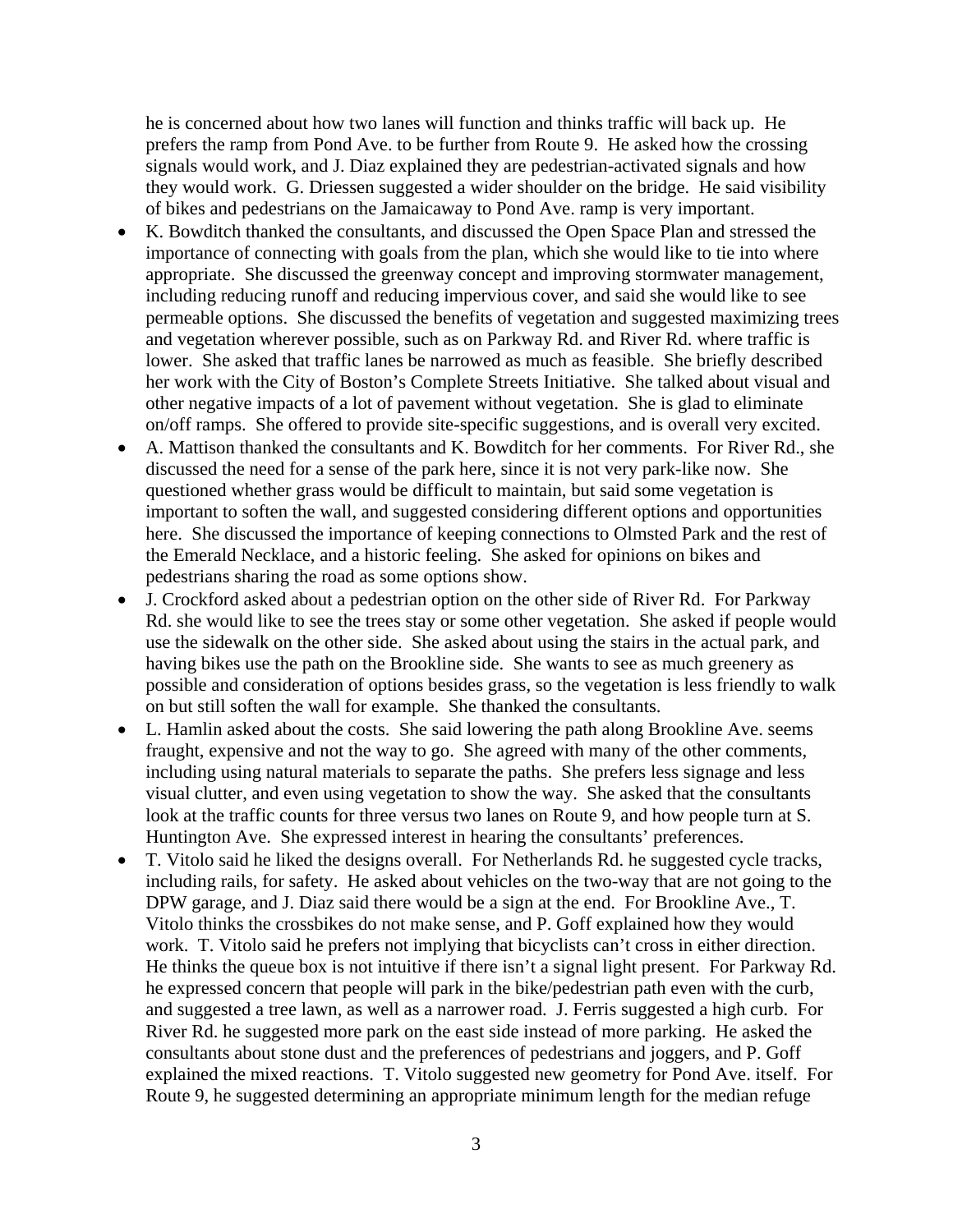and using this, and considering that some people will always get stuck in the middle. He loves the option with the path on the bridge and thinks joggers as well as bikers will prefer this. For the Pond Ave. on/off ramps he suggested a crosswalk halfway down Pond Ave. with a fence at the Jamaicaway end to overcome the desire lines and get people to more safely cross at the crosswalk. He is generally concerned with snow maintenance. He hopes the Gateway East project includes cycle tracks at several roads and connections in the area. He replied to A. Mattison's question about bikes and pedestrians sharing space, which he thinks depends partly on the width of the path.

- R. Daves said he likes removing the Riverway to River Rd. exit ramp, but does want to keep access to Route 9, particularly for the Longwood Medical Area. For the Pond Ave. on/off ramps, he is worried about the safety of the crosswalks, and he likes the new "t" geometry. For Route 9, he loves the option with a shared path on the bridge, which he thinks will work well since it will mostly be bikes. For River Rd. he thinks the one-way option and some grass along the path are good. He noted the presentation only showed the left side of the wall, but the right side is in bad shape, and E. Gallentine said this will be part of the overall Muddy River restoration project. He discussed concerns over making part of Route 9 two lanes and traffic at S. Huntington Ave., and suggested two lanes just to the bridge with extra space at and after the bridge for buses, turning, and people exiting the Riverway. J. Diaz said they will consider the lane configuration and lane use, but noted some of this area is in Boston. R. Daves said the crosswalk signal at Route 9 may not work and may make congestion worse, and suggested having the median at a 45 degree angle so people face traffic, and J. Diaz said the signal will tie into other signals. R. Daves expressed snow removal concerns, and considering the maintenance costs for restriping. He suggested keeping signage to a minimum.
- A. Mattison said there was a discussion at the beginning of the Gateway East project of closing River Rd., and she also said she doesn't understand or see the value in having the one-way in the proposed southbound direction, partly since a northbound one-way alleviates congestion on Route 9. J. Diaz said a problem with a northbound one-way is there is no access to Route 9 eastbound. He said keeping River Rd. open in general keeps access for the businesses and parking, but a two-way limits the width for a path so they must make it one-way or remove parking. K. Bowditch asked about traffic counts. J. Diaz said they may need to analyze both directions more fully.
- E. Gallentine summarized some written comments provided by P. Kish of DCR, who could not attend the meeting. For Netherlands Rd., P. Kish/DCR are very supportive of the oneway option for a portion of the road, and E. Gallentine noted the Director of Water and Sewer is also supportive. For the River Rd. ramp on/off ramp to Riverway, they are supportive of improving the bike/pedestrian connections and would be interested in studying complete elimination of the ramp. For the at grade crossing at Route 9, they asked about eliminating one westbound lane and whether an unsignalized crossing would be possible and safe. For the bike/pedestrian bridge over Route 9, they feel this option accommodates bike access, but they are concerned about bikes crossing the Pond Ave. ramp and suggested various options and considerations for this area.
- E. Gallentine said she looked at the lindens on Parkway Rd. with the Tree Warden, who said their roots are compacted and growth is stunted, and supports removal if needed, and including new historically appropriate plantings and stormwater management. She said there is space for tree planting behind the wall. For the roadway width, she said to consider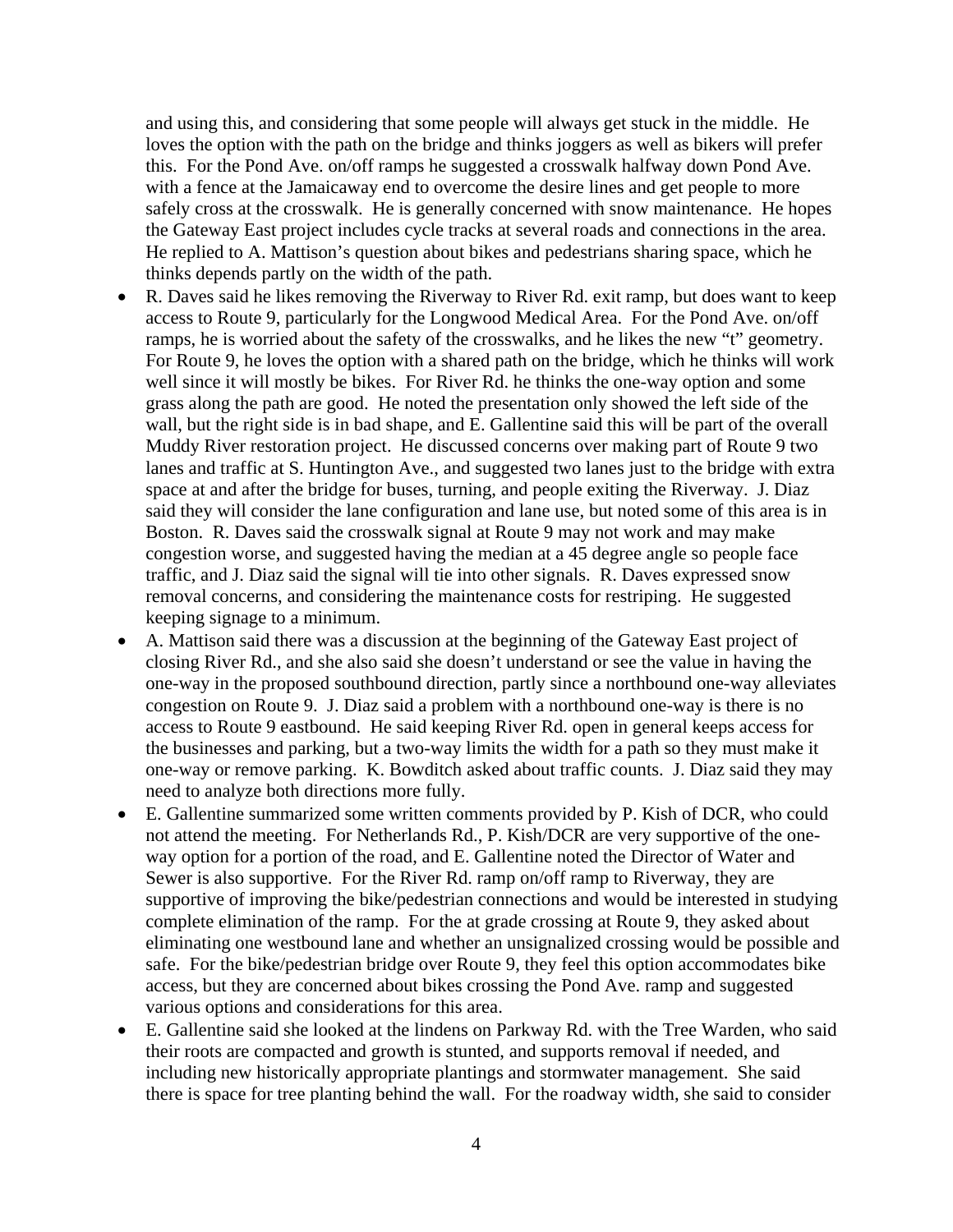that Water and Sewer will use the road for large vehicles and equipment, including deliveries. She is worried about the impacts of the road and salt on vegetation between the path and road. For Brookline Ave., she is concerned about the cost of the lowered path option and thinks a wall will separate users even more from the park, and asked if the wall is necessary. She is not opposed to the ramps, but doesn't want them to be the only option, and P. Goff said they could consider a hybrid option. K. Bowditch agreed that she would prefer to not have a new wall in this area due to the visual impact, even if it is lowered. E. Gallentine likes having bikes and pedestrians crossing both ways at both intersections across Brookline Ave., which P. Goff also prefers. For River Rd., she asked the consultants to look at the traffic and one-way impacts for the next meeting, and she doesn't want a grass strip on the inside and prefers a porous surface and trees planted on the other side. She said her comments for Route 9 were similar.

 C. Batchelor said she prefers the path closer to the wall on River Rd., with more vegetation between the path and the road. She asked if the path could be raised to see over the wall more. She suggested a high, double curb on both River Rd. and Parkway Rd. She also suggested the path could curve around trees that we want to keep.

#### *Public Comment*

E. Gallentine asked for comments from the public.

- Jeffrey Ferris asked if there was any opportunity to move the wall to the outside of the path on River Rd., and P. Furth suggested making a levy and raising the path. J. Ferris commented on the widths of various paths and the importance of ensuring they are comfortable to use and not too narrow.
- Peter Furth said for Parkway Rd. he thinks pedestrians will use the path with stairs and it will be mostly bikes on the new path, so he is in favor of keeping it smaller with more green features, including trees, and impervious surface. For Brookline Ave. he said a one-way crossing is not feasible or ideal. For Netherlands Rd., he said making it one-way is very sensible from a safety point of view, and suggested pushing the pavement out at the crossing to make the do not enter work. He suggested eliminating the center line on the two-way portion of Netherlands Rd. to help accommodate bikers. For Brookline Ave. he said to maximize the width of the median with a minimum of 6 feet. He said to not compromise the path safety for people who want to ride in the road. For River Rd. he asked if they looked at car access from Brookline Ave. between the businesses, but this may be private. For Route 9 if it remains three lanes, he thinks an unsignalized crossing is not safe enough. He loves the path on the bridge and agrees with others that the crossing at the Pond Ave. on/off ramp is unsafe and suggested winding the path around with a high curb at the corner.
- Anne Lusk discussed her strong support for cycle tracks and their use elsewhere. She said the path over the bridge should be the cycle track option with hardscape next to it since otherwise strollers and rollerbladers will use the cycle track. She said there should be cycle tracks on both side of Route 9, and said a median is not needed and a parallel bicyclepedestrian facility would be better. For River Rd. she suggested it should be one-way going northbound and she discussed the traffic on this road. She suggested the park next to River Rd. could be widened. She said to keep the bikes and pedestrians separate, have a two-way cycle track, and have the path higher to see into the park, with a railing. For Brookline Ave. she discussed the importance of a clear crossing. For Netherlands Rd. she suggested a two-